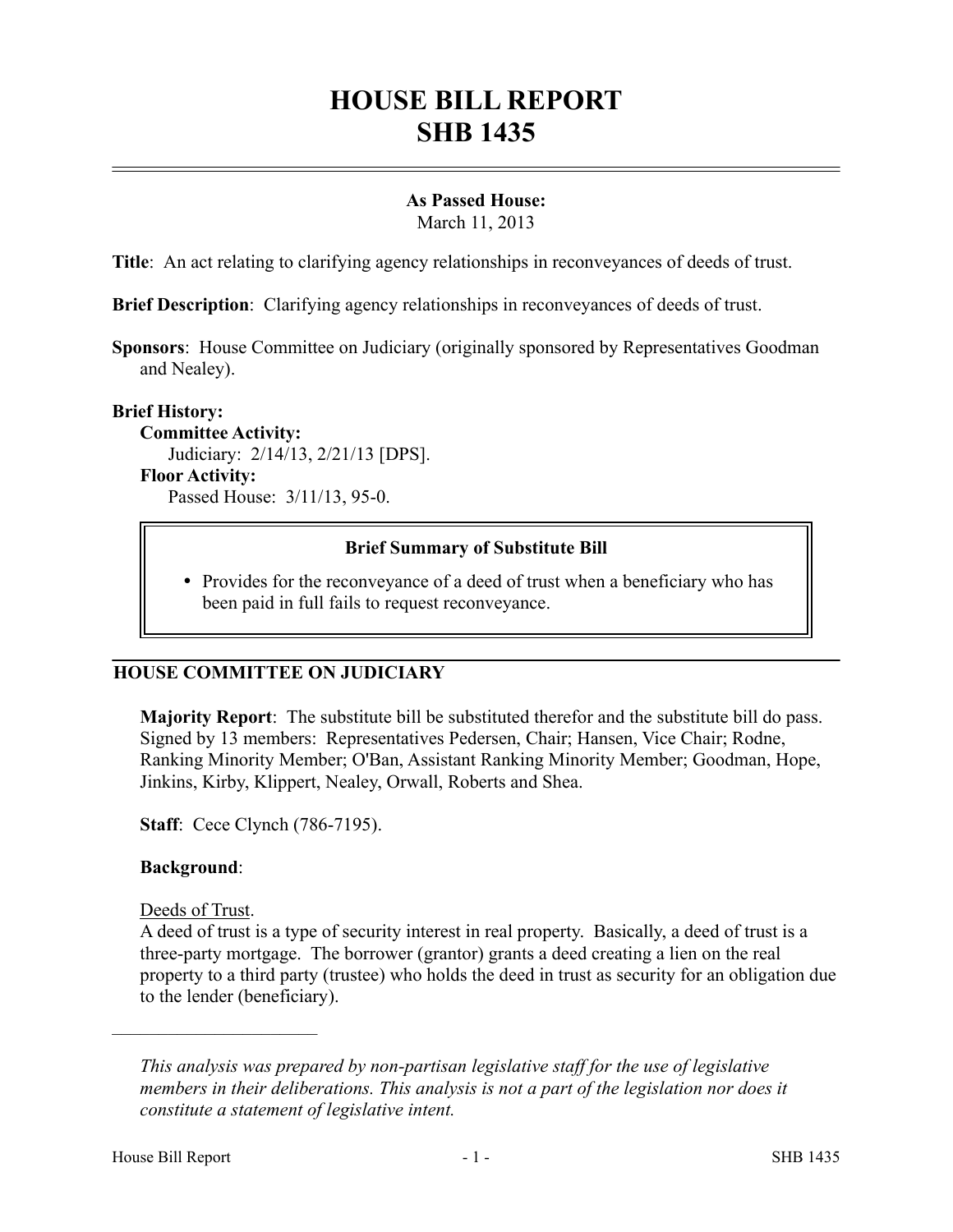A trustee must reconvey all or any part of the property encumbered by the deed of trust to the person entitled thereto upon:

- written request of the beneficiary; *or*
- satisfaction of the obligation secured and written request for reconveyance made by the beneficiary or the person entitled thereto.

The deeds of trust statutes do not specify a particular time frame for reconveyance. However, unless specifically provided for otherwise, deeds of trust are subject to all the laws relating to mortgages on real property. Under the mortgage laws, when the amount on a mortgage is paid and at the request of any person interested in the property, the mortgagee must execute an instrument in writing acknowledging that the mortgage has been satisfied. Upon request, the written instrument must be recorded in the county where the property is located. If a mortgagee fails to acknowledge satisfaction of the mortgage within 60 days from the date of the request, the mortgagee is liable to the mortgagor for damages and a reasonable attorney's fee, to be recovered in court.

### Trustee.

The following persons and entities may act as a trustee of a deed of trust: title insurance companies; attorneys; a variety of business entities; a variety of banks; and any agency or instrumentality of the federal government.

The trustee may resign at its own election or be replaced by the beneficiary. If a trustee is not appointed in the deed of trust, or upon the resignation, incapacity, disability, absence, or death of the trustee, or the election of the beneficiary to replace the trustee, the beneficiary appoints a trustee or a successor trustee. Only upon recording the appointment in each county in which the deed of trust is recorded, does the successor trustee become vested with all powers of an original trustee.

A trustee has no fiduciary duty or obligation to the grantor or other persons having an interest in the property. The trustee does, however, have a duty of good faith to the borrower, beneficiary, and grantor.

### **Summary of Substitute Bill**:

#### Reconveying a Deed of Trust.

The reference to "trustee" is changed to "trustee of record," and it is the trustee of record that has the obligation to reconvey upon written request of the beneficiary or satisfaction of the obligation secured and written request for reconveyance made by the beneficiary or the person entitled thereto.

New provisions are added for situations in which the beneficiary has received payment as set forth in its demand statement but fails to request reconveyance within the 60-day period specified under the mortgage laws. A title insurance company or agent, a licensed escrow agent, or an attorney admitted to practice in Washington, who has paid the demand in full from escrow, may act as agent (and is hereafter referred to as "agent"), for the person entitled to receive reconveyance. Upon receipt of notice of the beneficiary's failure to request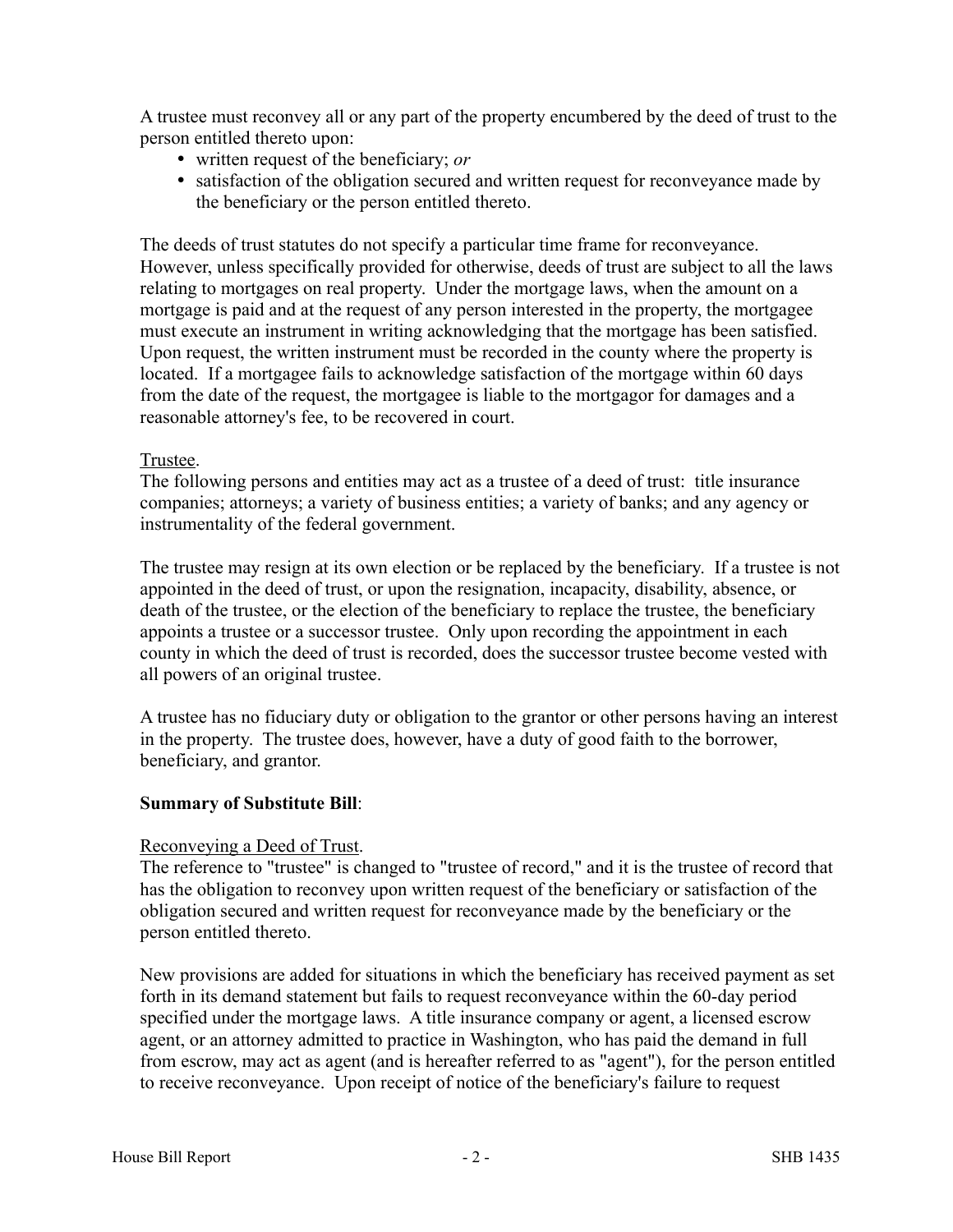reconveyance, the agent may submit proof of satisfaction and request the trustee of record to reconvey the deed of trust.

If the trustee of record is unable or unwilling to reconvey within 120 days following payment to the beneficiary per the beneficiary's demand statement, then the agent may record a notarized Declaration of Payment with each county auditor where the original deed of trust was recorded. The Declaration of Payment must:

- identify the deed of trust, including the original grantor, beneficiary, trustee, loan number if available, and the recording number and date;
- state the amount, date, and name of the beneficiary and means of payment; and
- include a declaration that payment tendered was sufficient to meet the demand and that no written objections have been received.

A copy of the Declaration of Payment must be sent by certified mail to the last known address of the beneficiary and the trustee of record not later than two business days following the date the declaration is recorded. The beneficiary or trustee of record then has 60 days from the date of recording to record an Objection to Declaration of Payment. If no such Objection is recorded within 60 days following recording of the notarized Declaration of Payment, any lien of the deed of trust against the real property encumbered ceases to exist.

### **Appropriation**: None.

**Fiscal Note**: Not requested.

**Effective Date**: The bill takes effect 90 days after adjournment of the session in which the bill is passed.

# **Staff Summary of Public Testimony**:

(In support) Once a person pays off a mortgage, the deed of trust needs to be reconveyed. Without reconveyance, the lien remains. This bill will address those situations in which the mortgage has been repaid but the deed of trust has not been reconveyed. The approach taken is similar to that taken under the Uniform Commercial Code Article 9 that is applicable to secured transactions. In the title insurance business, it is not uncommon to have a situation when the lender is paid off but the reconveyance does not occur as it should. It is very frustrating and people get angry. What happens is that the beneficiary neglects to request reconveyance or the trustee simply fails to reconvey. This bill will provide a tool that can be used in that situation. Almost every state has a tool of some kind to deal with these situations. This has been a long term effort to get such a bill on which the various parties agree, and the perseverance of the sponsors is appreciated. Without such a tool, there is no way to force lenders to act other than to continually harass them, sometimes to no avail. This helps buyers and sellers.

# (Opposed) None.

**Persons Testifying:** Representative Goodman, prime sponsor; Representative Nealey; Gary Kissling and Dwight Bickel, Washington Land Title Association; Janelle Wheeler, Escrow Association of Washington; and Bob Mitchell, Washington Realtors.